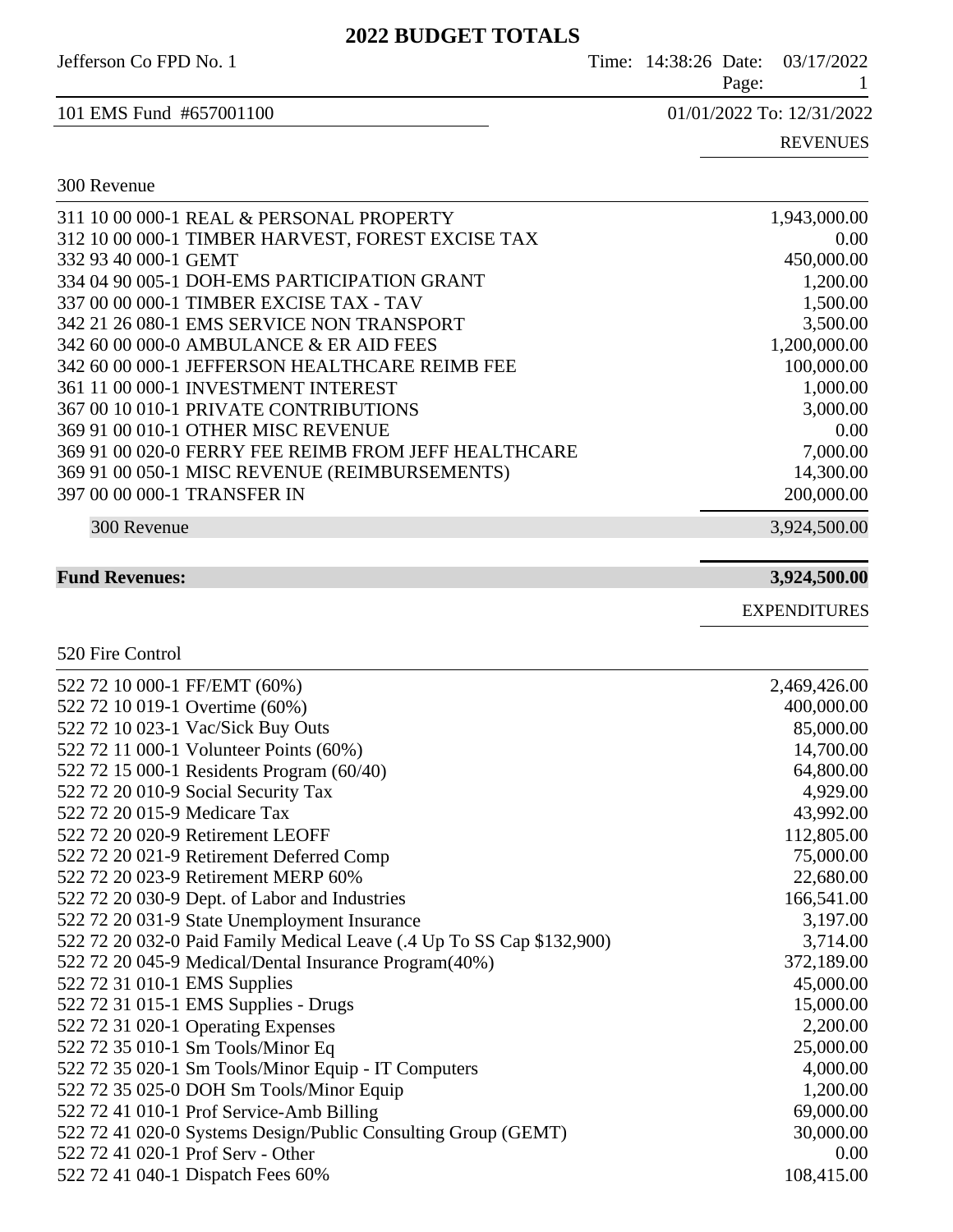## **2022 BUDGET TOTALS**

| 2022 DUDGEL TOTALS                                  |                                             |
|-----------------------------------------------------|---------------------------------------------|
| Jefferson Co FPD No. 1                              | Time: 14:38:26 Date:<br>03/17/2022<br>Page: |
| 101 EMS Fund #657001100                             | 01/01/2022 To: 12/31/2022                   |
|                                                     | <b>EXPENDITURES</b>                         |
| 520 Fire Control                                    |                                             |
| 522 72 41 060-1 Prof Serv- Wellness Program         | 2,000.00                                    |
| 522 72 42 000-1 Communications - AT&T LifePak Cards | 7,037.00                                    |
| 522 72 43 010-1 Ferry Fees - WSDT                   | 12,000.00                                   |
| 522 72 49 000-0 Misc Donated Funds (Kala Pt)        | 2,500.00                                    |
| 522 72 49 010-1 Reimburse Amb Billing Errors        | 5,000.00                                    |
| 522 72 49 050-1 Miscellaneous                       | 500.00                                      |
| 522 72 49 060-1 EMS Council Fee-Transports          | 25,000.00                                   |
| 272 EMS Operations                                  | 4,192,825.00                                |
| 522 74 43 030-1 Travel                              | 3,000.00                                    |
| 522 74 45 010-1 Training supplies                   | 2,500.00                                    |
| 522 74 45 020-1 Training/Conferences                | 5,000.00                                    |
| 522 74 45 025-0 Vol EMT Training                    | 7,500.00                                    |
| 522 74 45 040-1 PM Training Expenses                | 24,660.00                                   |
| 522 74 45 050-1 Training Reg Includes EMS On-line   | 5,100.00                                    |
| 274 EMS Training                                    | 47,760.00                                   |
| 522 76 48 010-1 Equip Maint & Repair - Contract     | 5,000.00                                    |
| 522 76 48 020-1 Vehicles R/M NKFR                   | 41,709.00                                   |
| 522 76 48 030-1 Vehicle Repair Other                | 33,000.00                                   |
| 276 EMS Maintenance                                 | 79,709.00                                   |
| 520 Fire Control                                    | 4,320,294.00                                |
| 590 Debt, Capital & Transfers                       |                                             |
| 594 22 64 050-0 Ambulance Purchase                  | 215,000.00                                  |
| 594 22 64 060-1 Amb Re-Chassis                      | 148,000.00                                  |
| 594 26 64 020-1 Machinery & Equipment               | 190,000.00                                  |
|                                                     | 553,000.00                                  |
| 590 Debt, Capital & Transfers                       |                                             |
| <b>Fund Expenditures:</b>                           | 4,873,294.00                                |
| <b>Excess/Deficit:</b>                              | (948, 794.00)                               |